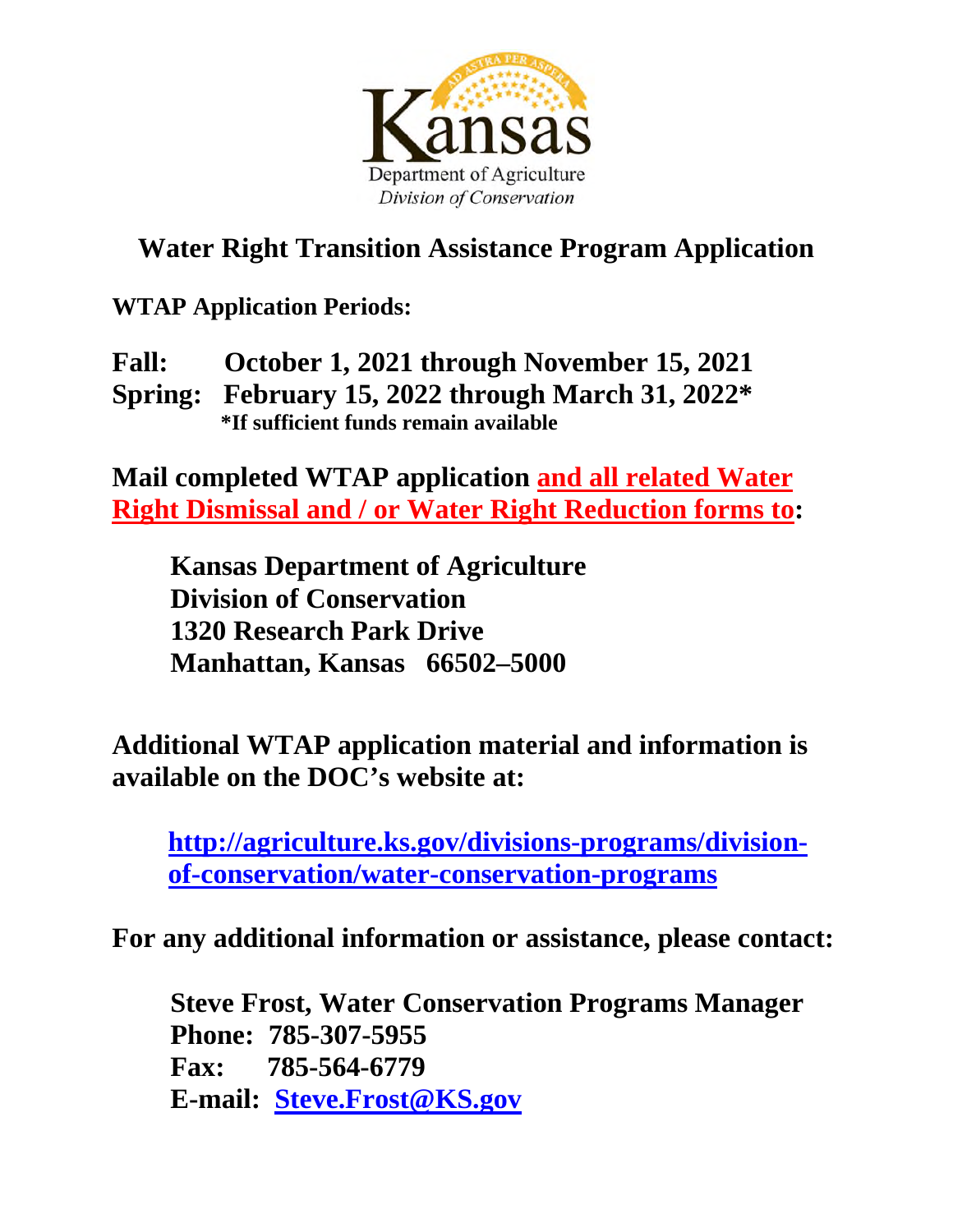## **State of Kansas**



## **Kansas Department of Agriculture Division of Conservation**

**\_\_\_\_\_\_\_\_\_\_\_\_\_\_\_\_\_\_\_\_\_\_\_\_** 

**Water Right Transition Assistance Program** 

**\_\_\_\_\_\_\_\_\_\_\_\_\_\_\_\_\_** 

Fiscal Year 2022 Application for Enrollment

| 4. Landowner(s):                                                                        |  |
|-----------------------------------------------------------------------------------------|--|
|                                                                                         |  |
| <b>Name</b>                                                                             |  |
| <b>Address</b>                                                                          |  |
| <b>Telephone Number</b>                                                                 |  |
|                                                                                         |  |
|                                                                                         |  |
| <b>Name</b>                                                                             |  |
| <u> 1989 - Jan James James Barnett, amerikan berlindar (h. 1989).</u><br><b>Address</b> |  |
| <u> 1989 - Johann Stoff, amerikansk politiker (* 1908)</u><br><b>Telephone Number</b>   |  |
|                                                                                         |  |
| *Attach additional sheets as necessary to identify all landowners                       |  |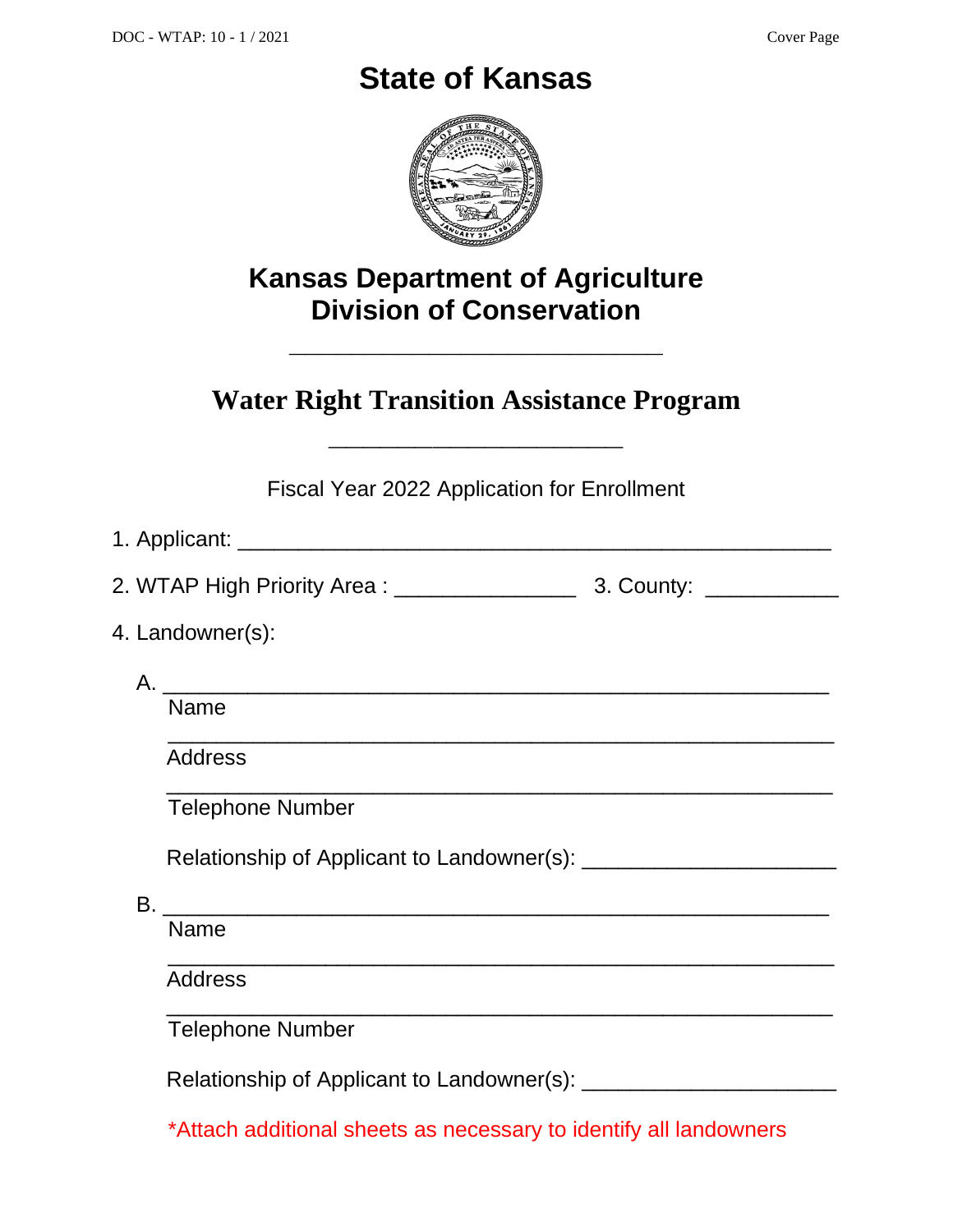5. Water Rights Proposed for Permanent Dismissal:

A. **VR / WR # \_\_\_\_\_\_ Annual Q: \_\_\_\_\_\_\_** 

B**. VR / WR # \_\_\_\_\_\_ Annual Q: \_\_\_\_\_\_\_** 

Total Quantity Proposed to be Dismissed: \_\_\_\_\_\_\_\_\_\_\_\_\_\_\_\_\_\_\_\_\_\_

6. Water Rights Proposed for Permanent Partial Reduction:

A. **VR / WR # \_\_\_\_\_\_\_ Authorized Q: \_\_\_\_\_\_\_ Q to be Reduced\_\_\_\_\_\_\_\_\_** 

B**. VR / WR # \_\_\_\_\_\_\_ Authorized Q: \_\_\_\_\_\_\_ Q to be Reduced\_\_\_\_\_\_\_\_\_** 

Total Quantity Proposed to be Reduced: \_\_\_\_\_\_\_\_\_\_\_\_\_\_\_\_\_\_\_\_\_\_\_

7. Total Authorized Acres in WR to be Dismissed / Partially Reduced:

A. **VR / WR # \_\_\_\_\_\_\_ Authorized Acres: \_\_\_\_\_\_\_ # to be Reduced \_\_\_\_\_\_\_\_** 

B**. VR / WR # \_\_\_\_\_\_\_ Authorized Acres: \_\_\_\_\_\_\_ # to be Reduced \_\_\_\_\_\_\_\_** 

Total Acreage Proposed to be Dismissed / Reduced: \_\_\_\_\_\_\_\_\_\_\_\_\_\_\_\_\_\_\_\_\_\_\_\_\_\_\_\_\_\_

 8. Attach a map illustrating the location of the authorized Point(s) of Diversion and Place(s) of Use to be dismissed or partially reduced.

**ATTENTION: If applicable, any fiduciary lien holders will be notified of payments issued on grants approved under the WTAP program.** 

- 9. Do the landowner(s) hold clear title to all acreage and water right(s) proposed to be permanently dismissed / partially reduced? \_\_\_\_\_\_\_\_\_\_
- 10. List all existing lien holders on any of the water right(s) or acreage proposed to be permanently dismissed and retired: \_\_\_\_\_\_\_\_\_\_\_\_\_\_\_\_\_
- 11. Is the authorized well(s) and applicable diversion works proposed to be permanently retired currently operable? Yes \_\_\_\_\_\_\_\_\_ No \_\_\_\_\_\_\_\_\_\_

 $\overline{\phantom{a}}$  ,  $\overline{\phantom{a}}$  ,  $\overline{\phantom{a}}$  ,  $\overline{\phantom{a}}$  ,  $\overline{\phantom{a}}$  ,  $\overline{\phantom{a}}$  ,  $\overline{\phantom{a}}$  ,  $\overline{\phantom{a}}$  ,  $\overline{\phantom{a}}$  ,  $\overline{\phantom{a}}$  ,  $\overline{\phantom{a}}$  ,  $\overline{\phantom{a}}$  ,  $\overline{\phantom{a}}$  ,  $\overline{\phantom{a}}$  ,  $\overline{\phantom{a}}$  ,  $\overline{\phantom{a}}$ 

Explanation \_\_\_\_\_\_\_\_\_\_\_\_\_\_\_\_\_\_\_\_\_\_\_\_\_\_\_\_\_\_\_\_\_\_\_\_\_\_\_\_\_\_\_\_\_\_\_\_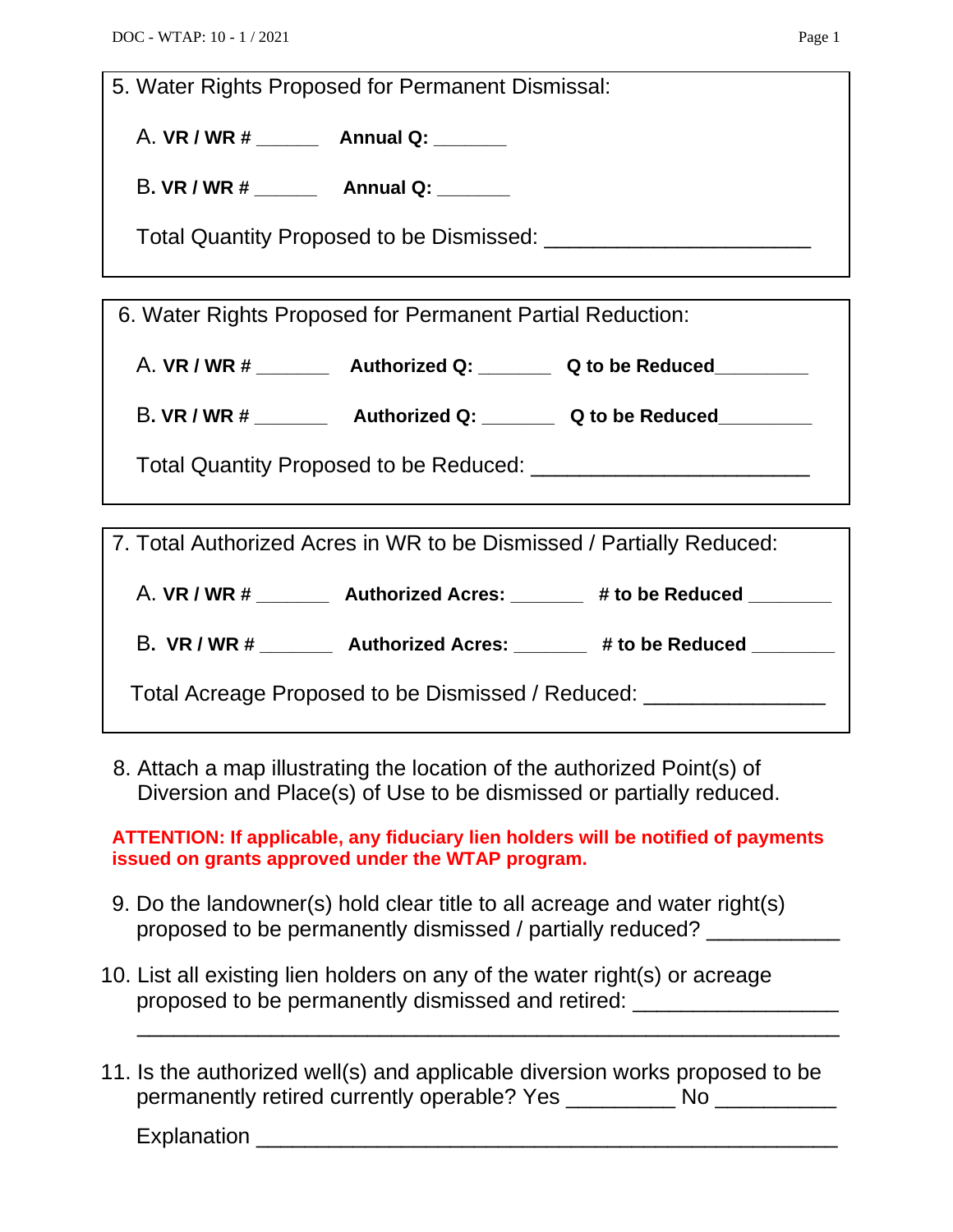**NOTE: Water rights must be active and in good standing with the Division of Water Resources. The final determination of the Historic Consumptive Water Use available under the proposed water right(s) will be made by the Chief Engineer, Division of Water Resources. The total amount of "Historic Consumptive Water Use" available for permanent retirement will be calculated using one of the three methods described below:** 

**(A) Calculating the average amount of water consumed by crops as a result of the lawful beneficial use of water during the 10 preceding calendar years of actual irrigation and multiplying the average reported water use for the 10 selected years by a factor of 0.85 for center pivot sprinkler irrigation systems, 0.75 for flood or gravity irrigation systems and 0.95 for subsurface drip irrigation systems, but not to exceed the net irrigation requirements for the 50% chance rainfall for the appropriate county as shown in K.A.R. 5-5-12.** 

12. If using method (A), attach 1) documentation verifying the most recent ten calendar years of actual water use from the water right(s) proposed for dismissal or partial reduction; and 2) calculations indicating the total amount of Historic Consumptive Water Use determined to be available.

**(B) calculating the available pumping capacity of a water right by multiplying a flow rate test for each point of diversion applied to be retired under the water right by a theoretical pumping duration of 100 days multiplied by an efficiency factor of 0.85 for center pivot sprinkler irrigation systems, 0.75 for flood or gravity irrigation systems and 0.95 for subsurface drop irrigation systems, but not to exceed the authorized quantity of the water right or the net irrigation requirements for the 50% chance rainfall for the appropriate county as shown in K.A.R. 5-5-12. Flow rate tests must have been conducted not more than one year prior to the application date and certified as acceptable by the local groundwater management district or the chief engineer.** 

13. If using method (B), attach 1) test documentation verifying the current rate of diversion (g.p.m.) of the water right(s) proposed for dismissal or partial reduction; and 2) calculations indicating the total amount of Historic Consumptive Water Use determined to be available.

**(C) The applicant may also submit an engineering study that determines the average historic consumptive water use as an alternative method if it is demonstrated to be more accurate for the water right or water rights involved.** 

- 14. If using method (C), attach 1) documentation verifying the alternative engineering study; and 2) calculations indicating the total amount of Historic Consumptive Water Use determined to be available.
- 15. Attach documentation verifying the crop history of the acres authorized by the water right proposed for dismissal or partial reduction during the ten calendar years of actual water use.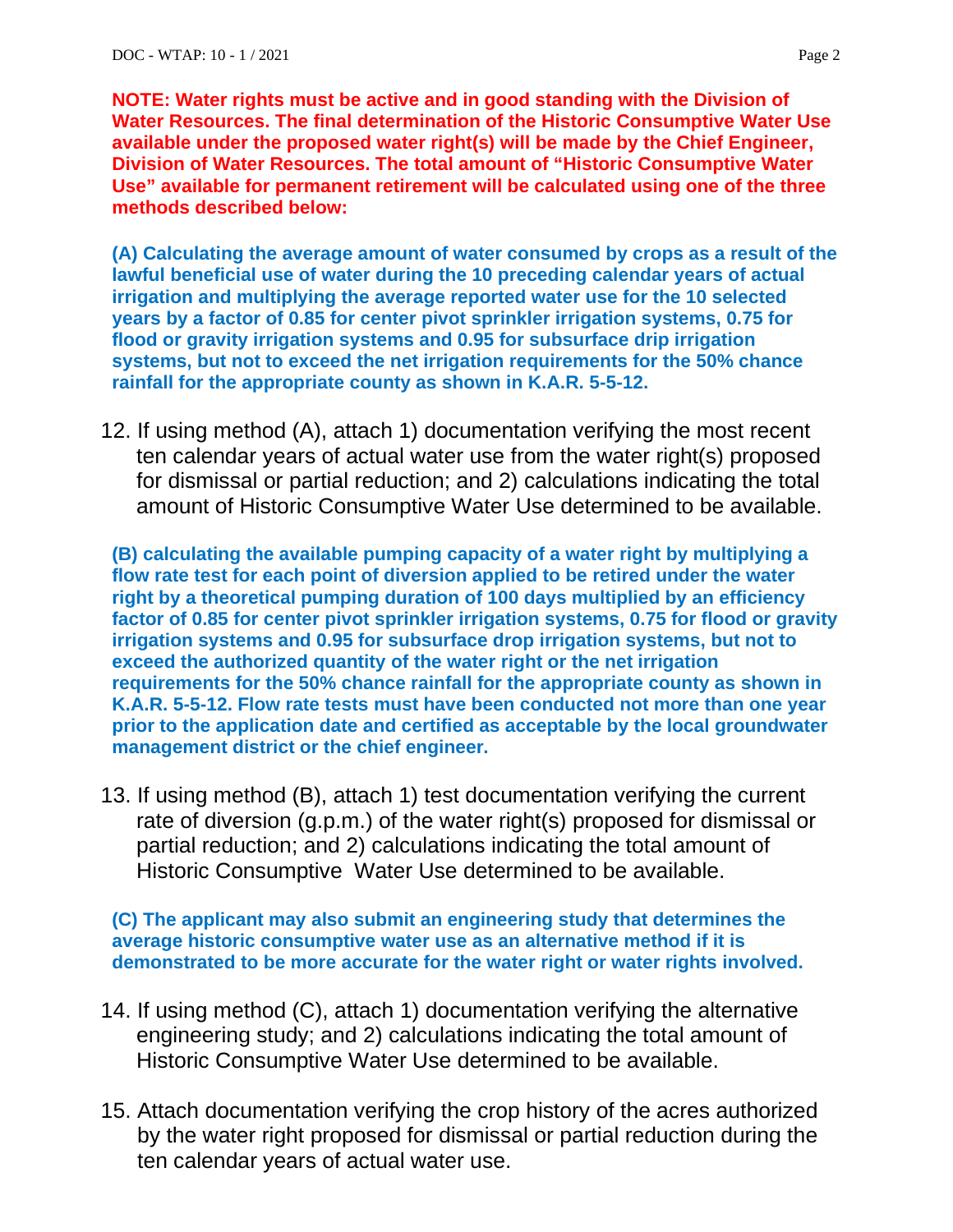**WTAP grants cannot be approved for more than \$2,000 per acre-foot of the Historic Consumptive Water Use as calculated over the last ten years of actual annual water use of the water right(s) proposed for acceptance. However, WTAP grants can be combined with other federal or local water conservation programs which offer financial incentives. A commitment for matching monetary contributions by a sponsoring entity may enhance the priority of an application.** 

- 16. List any federal EQIP or AWEP contracts which apply to the land authorized under the proposed water rights:
- 17. List any sponsoring entity providing a financial contribution toward the final retirement settlement and the amount being provided:

 $\frac{1}{\sqrt{2}}$  ,  $\frac{1}{\sqrt{2}}$  ,  $\frac{1}{\sqrt{2}}$  ,  $\frac{1}{\sqrt{2}}$  ,  $\frac{1}{\sqrt{2}}$  ,  $\frac{1}{\sqrt{2}}$  ,  $\frac{1}{\sqrt{2}}$  ,  $\frac{1}{\sqrt{2}}$  ,  $\frac{1}{\sqrt{2}}$  ,  $\frac{1}{\sqrt{2}}$  ,  $\frac{1}{\sqrt{2}}$  ,  $\frac{1}{\sqrt{2}}$  ,  $\frac{1}{\sqrt{2}}$  ,  $\frac{1}{\sqrt{2}}$  ,  $\frac{1}{\sqrt{2}}$ 

- 18. Attach a dryland transition plan if the acres authorized under the water right(s) to be dismissed or partially reduced will be planted to permanent cover and require temporary, limited irrigation.
- 19. Attach the appropriate WTAP Water Right Dismissal form(s) or WTAP Water Right Reduction form(s).

**The evaluation of WTAP applications is a comparative process which ranks and awards retirement grants to proposals which will reduce the most consumptive water use, and provide the greatest hydrologic benefit, at the lowest possible price to the State of Kansas. Application bids are considered to be "competitive".**

For the voluntary, permanent dismissal and / or partial reduction of the water right(s) herein identified, I hereby bid and upon DOC's approval (acceptance) of this application (offer) agree to receive compensation of the same amount payable according to the contracted terms of a Water Right Transition Assistance Program Grant Agreement, a unit price of \$\_\_\_\_\_\_\_\_\_\_\_\_\_\_\_\_\_ per acre-foot of Historic Consumptive Water Use, for an estimated total price of \$

\_\_\_\_\_\_\_\_\_\_\_\_\_\_\_\_\_\_\_\_\_\_\_\_\_\_\_\_\_\_\_\_\_\_\_\_\_\_\_\_\_\_\_\_\_\_\_\_\_\_\_\_\_\_\_\_\_\_\_\_

 $\overline{\phantom{a}}$  , and the contract of the contract of the contract of the contract of the contract of the contract of the contract of the contract of the contract of the contract of the contract of the contract of the contrac

 $\overline{\phantom{a}}$  , and the contract of the contract of the contract of the contract of the contract of the contract of the contract of the contract of the contract of the contract of the contract of the contract of the contrac

Applicant Signature **Phone Number** 

Address

City / State / Zip Code